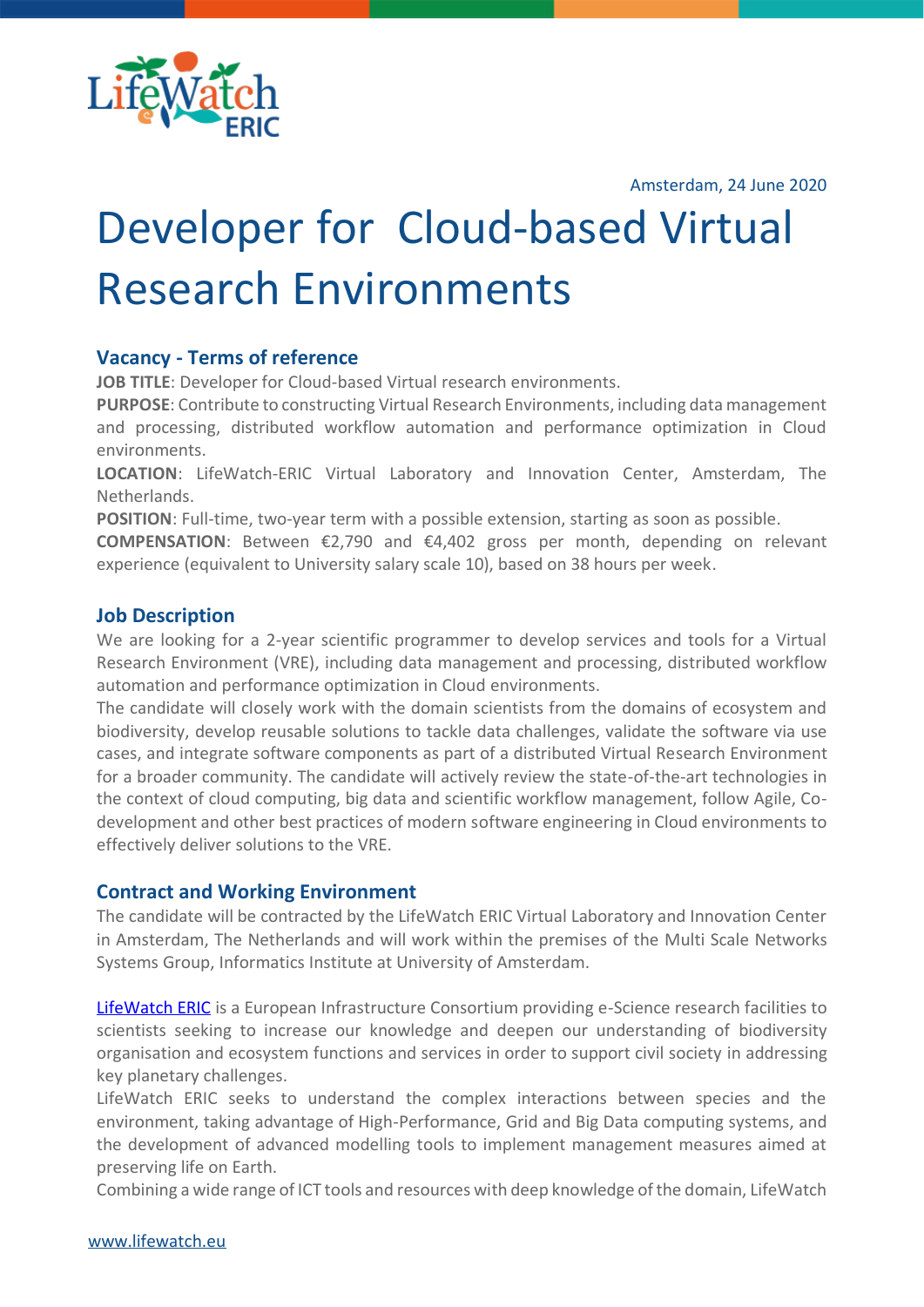

ERIC's mission is to be a "first class" worldwide provider of content and services for the biodiversity research community by:

- Offering new opportunities for large-scale scientific development
- Enabling accelerated data capture with innovative new technologies
- Supporting knowledge-based decision-making for biodiversity and ecosystem management
- Providing training, dissemination and awareness programmes.

The **[MNS group](https://mns-research.nl/)** is part of the Systems and Security Lab (SNE), one of the three research clusters at the [Informatics Institute.](https://ivi.uva.nl/) The group focuses its researches on the fundamental architectural problems that arise from the interconnection of systems and data flows, in particular the delivery of secure and sustainable ICT services across multiple domains. Within the MNS group, the "quality critical distributed computing" team is specially interested in novel programming and control models for distributed applications across large scale cloud infrastructures, and in developing interoperable data management and virtual research environment solutions for enabling interdisciplinary researches, e.g. in environmental and earth sciences or medical domains. The team leads the VRE development in the LifeWatch VL innovation center, and provides the infrastructure automation solution to several projects such as ENVRI-FAIR, CLARIFY and ARTICONF.

You will closely collaborate with domain scientists from the domains of ecosystem and biodiversity in the groups of the Biogeography & Macroecology (BIOMAC) lab [\(http://biomac.org/\)](http://biomac.org/) and the Department Theoretical and Computational Ecology [\(http://ibed.uva.nl/research](http://ibed.uva.nl/research)). It is expected that your work results in scientific papers, and that you participate and present the research at LifeWatch and other international meetings.

## **The ideal candidate should meet the following requirements**

- A Master or PhD degree in computer science or a related discipline;
- Strong interests in learning new technologies;
- willingness to work in a multidisciplinary team (ecology, computer science; software engineering)
- ability to speak and communicate in English at an academic level both verbal and written;
- is experienced in one or more major preprograming languages (e.g. Java, Python)
- **■** familiar with UNIX/Linux environment
- up-to-date knowledge about various software development and deployment tools including minimally Git/GitHub
- experience with Cloud computing and big data

Of additional advantage:

- Experience with web applications and libraries (e.g., HTML, JavaScript, and PHP)
- Knowledge of DevOps tools such as Docker and Kubernetes

## **The call for interest is subject to the following procedure**

#### **Further information**

Interested? For more information on this position please contact: